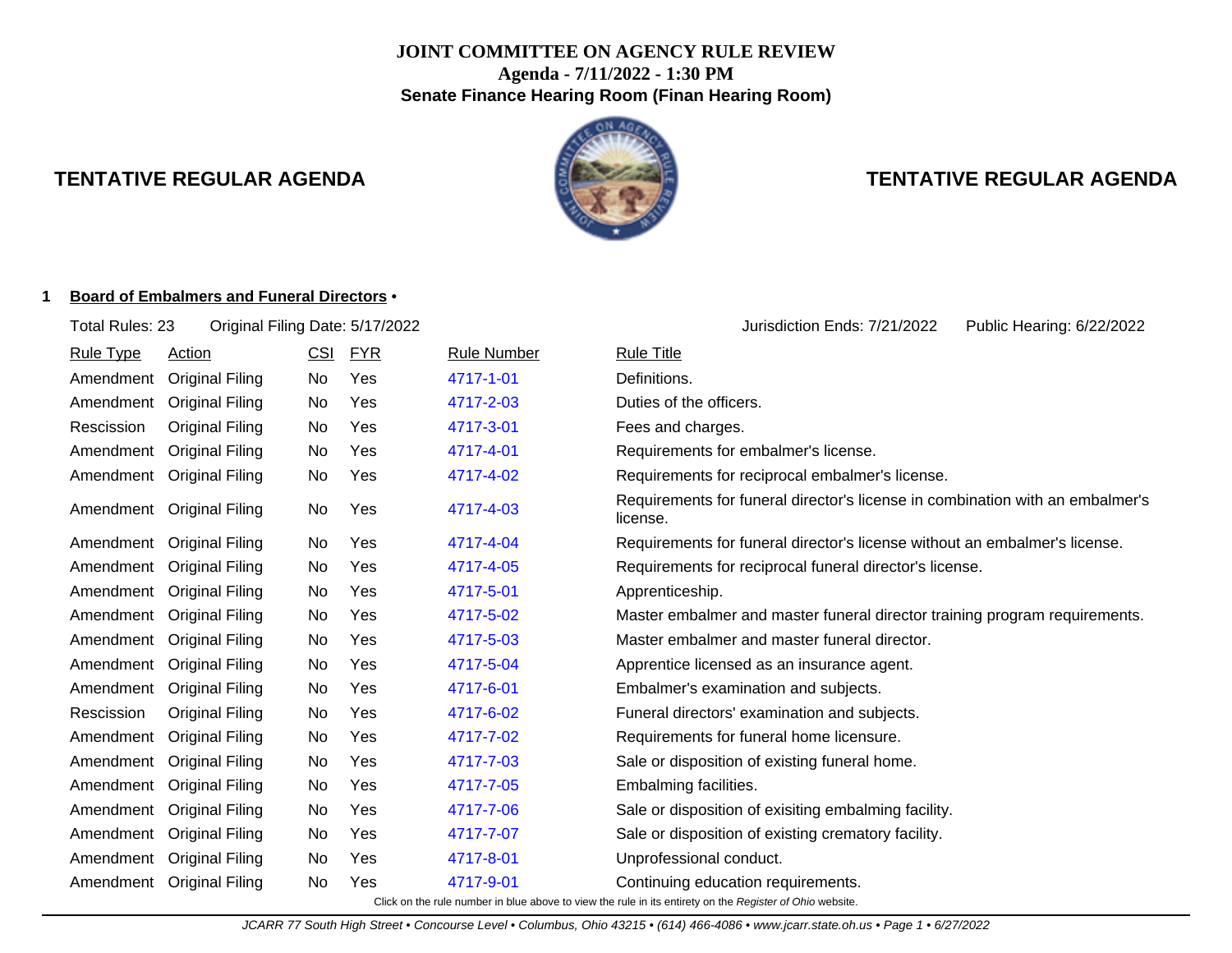**JOINT COMMITTEE ON AGENCY RULE REVIEW**

**7/11/2022 - 1:30 PM**

**TENTATIVE REGULAR AGENDA**

**Senate Finance Hearing Room (Finan Hearing Room)**

Amendment Original Filing No Yes [4717-13-01](http://www.registerofohio.state.oh.us/jsps/publicdisplayrules/processPublicDisplayRules.jsp?entered_rule_no=4717-13-01&doWhat=GETBYRULENUM&raID=0) Inspections. Amendment Original Filing No Yes [4717-14-08](http://www.registerofohio.state.oh.us/jsps/publicdisplayrules/processPublicDisplayRules.jsp?entered_rule_no=4717-14-08&doWhat=GETBYRULENUM&raID=0) Reporting requirements. **2 Bureau of Workers' Compensation** • Total Rules: 1 Original Filing Date: 5/25/2022 <br> **Jurisdiction Ends: 7/29/2022** Public Hearing: 6/28/2022 Rule Type Action **CSI FYR** Rule Number Rule Title Amendment Original Filing Yes Yes [4123-20-05](http://www.registerofohio.state.oh.us/jsps/publicdisplayrules/processPublicDisplayRules.jsp?entered_rule_no=4123-20-05&doWhat=GETBYRULENUM&raID=0) Payroll to be reported. **3 Bureau of Workers' Compensation** • Total Rules: 1 Original Filing Date: 5/25/2022 Date of Revised Filing: 6/6/2022 Jurisdiction Ends: 7/29/2022 Public Hearing: 6/28/2022 Rule Type Action CSI FYR Rule Number Rule Title New Rule Revised Filing Yes No [4123-6-35](http://www.registerofohio.state.oh.us/jsps/publicdisplayrules/processPublicDisplayRules.jsp?entered_rule_no=4123-6-35&doWhat=GETBYRULENUM&raID=0) Payment for spinal cord stimulator. **4 Department of Administrative Services** • **Division of Human Resources** Total Rules: 8 Original Filing Date: 5/16/2022 <br>
Jurisdiction Ends: 7/20/2022 Public Hearing: 6/21/2022 Rule Type Action **CSI FYR** Rule Number Rule Title Amendment Original Filing No Yes [123:1-71-01](http://www.registerofohio.state.oh.us/jsps/publicdisplayrules/processPublicDisplayRules.jsp?entered_rule_no=123:1-71-01&doWhat=GETBYRULENUM&raID=0) Definitions. Amendment Original Filing No Yes [123:1-71-02](http://www.registerofohio.state.oh.us/jsps/publicdisplayrules/processPublicDisplayRules.jsp?entered_rule_no=123:1-71-02&doWhat=GETBYRULENUM&raID=0) Administration of the fund. Amendment Original Filing No Yes [123:1-71-03](http://www.registerofohio.state.oh.us/jsps/publicdisplayrules/processPublicDisplayRules.jsp?entered_rule_no=123:1-71-03&doWhat=GETBYRULENUM&raID=0) Eligibility, contribution and withdrawal procedures. Amendment Original Filing No Yes [123:1-71-04](http://www.registerofohio.state.oh.us/jsps/publicdisplayrules/processPublicDisplayRules.jsp?entered_rule_no=123:1-71-04&doWhat=GETBYRULENUM&raID=0) Actuarial evaluation of the fund. Amendment Original Filing No Yes [123:1-71-05](http://www.registerofohio.state.oh.us/jsps/publicdisplayrules/processPublicDisplayRules.jsp?entered_rule_no=123:1-71-05&doWhat=GETBYRULENUM&raID=0) Ensuring the integrity of the fund. Amendment Original Filing No Yes [123:1-72-02](http://www.registerofohio.state.oh.us/jsps/publicdisplayrules/processPublicDisplayRules.jsp?entered_rule_no=123:1-72-02&doWhat=GETBYRULENUM&raID=0) Administration of the fund. Amendment Original Filing No Yes [123:1-72-03](http://www.registerofohio.state.oh.us/jsps/publicdisplayrules/processPublicDisplayRules.jsp?entered_rule_no=123:1-72-03&doWhat=GETBYRULENUM&raID=0) Eligibility and contribution procedures. Amendment Original Filing No Yes [123:1-72-04](http://www.registerofohio.state.oh.us/jsps/publicdisplayrules/processPublicDisplayRules.jsp?entered_rule_no=123:1-72-04&doWhat=GETBYRULENUM&raID=0) Actuarial evaluation of the fund. **5 Department of Commerce** • **Division of Securities** Total Rules: 1 Original Filing Date: 5/17/2022 <br> **Starting Date: 5/17/2022** Jurisdiction Ends: 7/21/2022 Public Hearing: 6/21/2022 Rule Type Action **CSI FYR** Rule Number Rule Title New Rule Original Filing Yes No [1301:6-3-471](http://www.registerofohio.state.oh.us/jsps/publicdisplayrules/processPublicDisplayRules.jsp?entered_rule_no=1301:6-3-471&doWhat=GETBYRULENUM&raID=0) Ohio Investor Recovery Fund. **6 Department of Commerce** • **Division of State Fire Marshal** Total Rules: 9 Original Filing Date: 6/7/2022 **Jurisdiction Ends: 8/11/2022** Public Hearing: 7/12/2022 Rule Type Action **CSI FYR** Rule Number Rule Title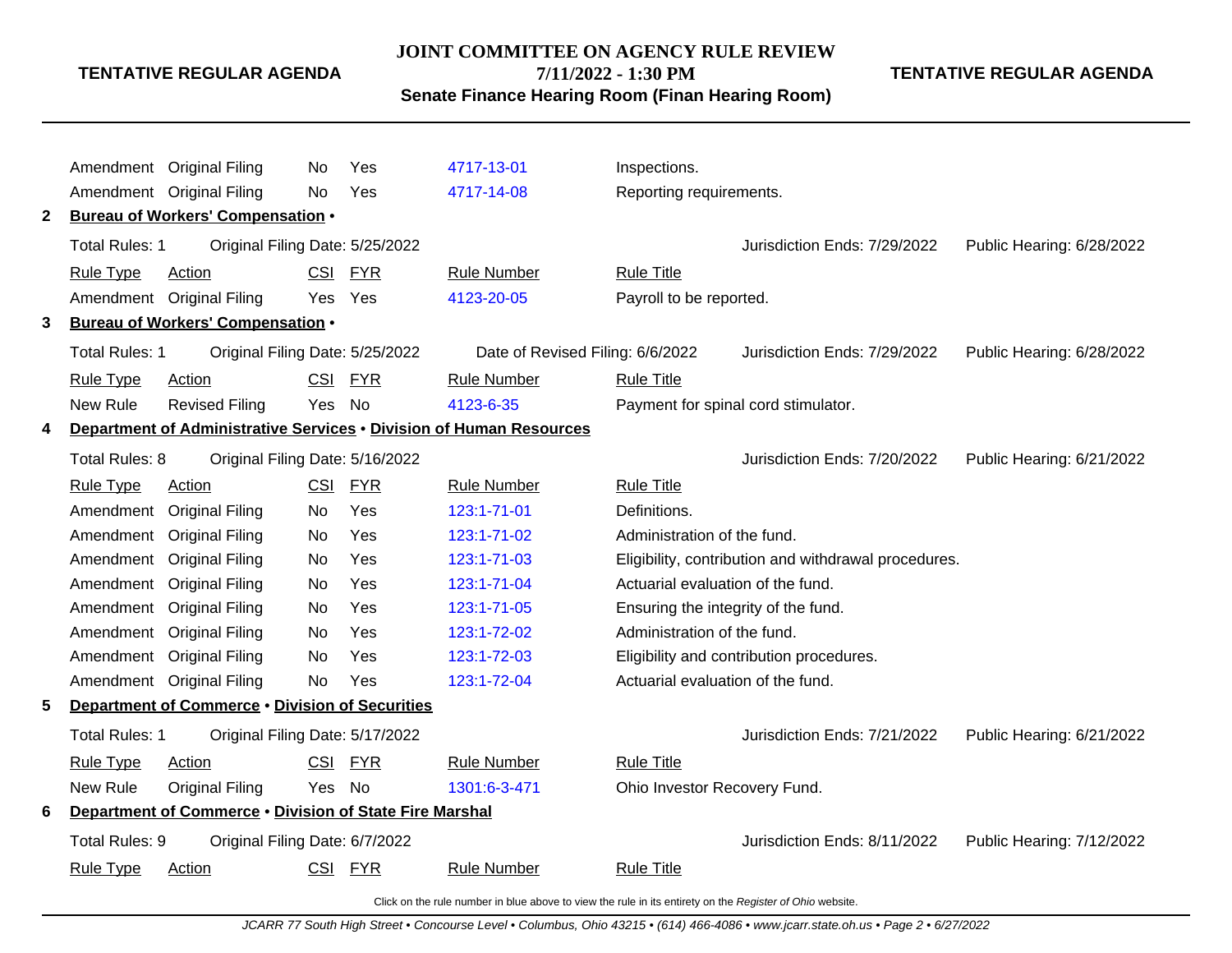#### **JOINT COMMITTEE ON AGENCY RULE REVIEW**

**7/11/2022 - 1:30 PM**

# **Senate Finance Hearing Room (Finan Hearing Room)**

**TENTATIVE REGULAR AGENDA**

# Amendment Original Filing Yes Yes [1301:7-9-01](http://www.registerofohio.state.oh.us/jsps/publicdisplayrules/processPublicDisplayRules.jsp?entered_rule_no=1301:7-9-01&doWhat=GETBYRULENUM&raID=0) Applicability. Amendment Original Filing Yes Yes [1301:7-9-02](http://www.registerofohio.state.oh.us/jsps/publicdisplayrules/processPublicDisplayRules.jsp?entered_rule_no=1301:7-9-02&doWhat=GETBYRULENUM&raID=0) Definitions. Amendment Original Filing Yes Yes [1301:7-9-05](http://www.registerofohio.state.oh.us/jsps/publicdisplayrules/processPublicDisplayRules.jsp?entered_rule_no=1301:7-9-05&doWhat=GETBYRULENUM&raID=0) Financial responsibility for petroleum underground storage tank systems. Amendment Original Filing Yes Yes [1301:7-9-06](http://www.registerofohio.state.oh.us/jsps/publicdisplayrules/processPublicDisplayRules.jsp?entered_rule_no=1301:7-9-06&doWhat=GETBYRULENUM&raID=0) Design, construction, installation, operation, and maintenance for UST systems. Amendment Original Filing Yes Yes [1301:7-9-07](http://www.registerofohio.state.oh.us/jsps/publicdisplayrules/processPublicDisplayRules.jsp?entered_rule_no=1301:7-9-07&doWhat=GETBYRULENUM&raID=0) Release detection methods and requirements for UST systems. Amendment Original Filing Yes Yes [1301:7-9-12](http://www.registerofohio.state.oh.us/jsps/publicdisplayrules/processPublicDisplayRules.jsp?entered_rule_no=1301:7-9-12&doWhat=GETBYRULENUM&raID=0) Out-of-service, closure-in-place, permanent removal, change-in-service, and closure assessment of UST systems. Amendment Original Filing Yes Yes [1301:7-9-13](http://www.registerofohio.state.oh.us/jsps/publicdisplayrules/processPublicDisplayRules.jsp?entered_rule_no=1301:7-9-13&doWhat=GETBYRULENUM&raID=0) Petroleum UST Corrective Action. Amendment Original Filing Yes Yes [1301:7-9-15](http://www.registerofohio.state.oh.us/jsps/publicdisplayrules/processPublicDisplayRules.jsp?entered_rule_no=1301:7-9-15&doWhat=GETBYRULENUM&raID=0) Delegation of authority to inspect UST systems. Amendment Original Filing Yes Yes [1301:7-9-16](http://www.registerofohio.state.oh.us/jsps/publicdisplayrules/processPublicDisplayRules.jsp?entered_rule_no=1301:7-9-16&doWhat=GETBYRULENUM&raID=0) Petroleum contaminated soil. **7 Department of Education** • Total Rules: 10 Original Filing Date: 5/13/2022 Date of Revised Filing: 6/9/2022 Jurisdiction Ends: 7/17/2022 Public Hearing: 6/14/2022 Rule Type Action **CSI FYR** Rule Number Rule Title Rescission Revised Filing Yes Yes [3301-102-02](http://www.registerofohio.state.oh.us/jsps/publicdisplayrules/processPublicDisplayRules.jsp?entered_rule_no=3301-102-02&doWhat=GETBYRULENUM&raID=0) Definitions. New Rule Revised Filing Yes No [3301-102-02](http://www.registerofohio.state.oh.us/jsps/publicdisplayrules/processPublicDisplayRules.jsp?entered_rule_no=3301-102-02&doWhat=GETBYRULENUM&raID=0) Definitions. Rescission Revised Filing Yes Yes [3301-102-03](http://www.registerofohio.state.oh.us/jsps/publicdisplayrules/processPublicDisplayRules.jsp?entered_rule_no=3301-102-03&doWhat=GETBYRULENUM&raID=0) Approval of sponsors. New Rule Revised Filing Yes No [3301-102-03](http://www.registerofohio.state.oh.us/jsps/publicdisplayrules/processPublicDisplayRules.jsp?entered_rule_no=3301-102-03&doWhat=GETBYRULENUM&raID=0) Initial approval of sponsors. Rescission Revised Filing Yes Yes [3301-102-04](http://www.registerofohio.state.oh.us/jsps/publicdisplayrules/processPublicDisplayRules.jsp?entered_rule_no=3301-102-04&doWhat=GETBYRULENUM&raID=0) Sponsorship agreement. New Rule Revised Filing Yes No [3301-102-04](http://www.registerofohio.state.oh.us/jsps/publicdisplayrules/processPublicDisplayRules.jsp?entered_rule_no=3301-102-04&doWhat=GETBYRULENUM&raID=0) Sponsorship agreement. Rescission Revised Filing Yes Yes [3301-102-05](http://www.registerofohio.state.oh.us/jsps/publicdisplayrules/processPublicDisplayRules.jsp?entered_rule_no=3301-102-05&doWhat=GETBYRULENUM&raID=0) Monitoring and reporting requirements for all sponsors. New Rule Revised Filing Yes No [3301-102-05](http://www.registerofohio.state.oh.us/jsps/publicdisplayrules/processPublicDisplayRules.jsp?entered_rule_no=3301-102-05&doWhat=GETBYRULENUM&raID=0) Monitoring and reporting requirements for all sponsors. Rescission Revised Filing Yes Yes [3301-102-07](http://www.registerofohio.state.oh.us/jsps/publicdisplayrules/processPublicDisplayRules.jsp?entered_rule_no=3301-102-07&doWhat=GETBYRULENUM&raID=0) Revocation of sponsorship authority. New Rule Revised Filing Yes No [3301-102-07](http://www.registerofohio.state.oh.us/jsps/publicdisplayrules/processPublicDisplayRules.jsp?entered_rule_no=3301-102-07&doWhat=GETBYRULENUM&raID=0) Probation and revocation of sponsorship authority. **8 Department of Education** • Total Rules: 9 Original Filing Date: 6/8/2022 Date of Revised Filing: 6/13/2022 Jurisdiction Ends: 8/12/2022 Public Hearing: 7/12/2022 Rule Type Action CSI FYR Rule Number Rule Title New Rule Revised Filing No No [3301-44-01](http://www.registerofohio.state.oh.us/jsps/publicdisplayrules/processPublicDisplayRules.jsp?entered_rule_no=3301-44-01&doWhat=GETBYRULENUM&raID=0) Purpose. New Rule Revised Filing No No [3301-44-02](http://www.registerofohio.state.oh.us/jsps/publicdisplayrules/processPublicDisplayRules.jsp?entered_rule_no=3301-44-02&doWhat=GETBYRULENUM&raID=0) Definitions. New Rule Revised Filing No No [3301-44-03](http://www.registerofohio.state.oh.us/jsps/publicdisplayrules/processPublicDisplayRules.jsp?entered_rule_no=3301-44-03&doWhat=GETBYRULENUM&raID=0) Provider application. New Rule Revised Filing No No [3301-44-04](http://www.registerofohio.state.oh.us/jsps/publicdisplayrules/processPublicDisplayRules.jsp?entered_rule_no=3301-44-04&doWhat=GETBYRULENUM&raID=0) Provider requirements.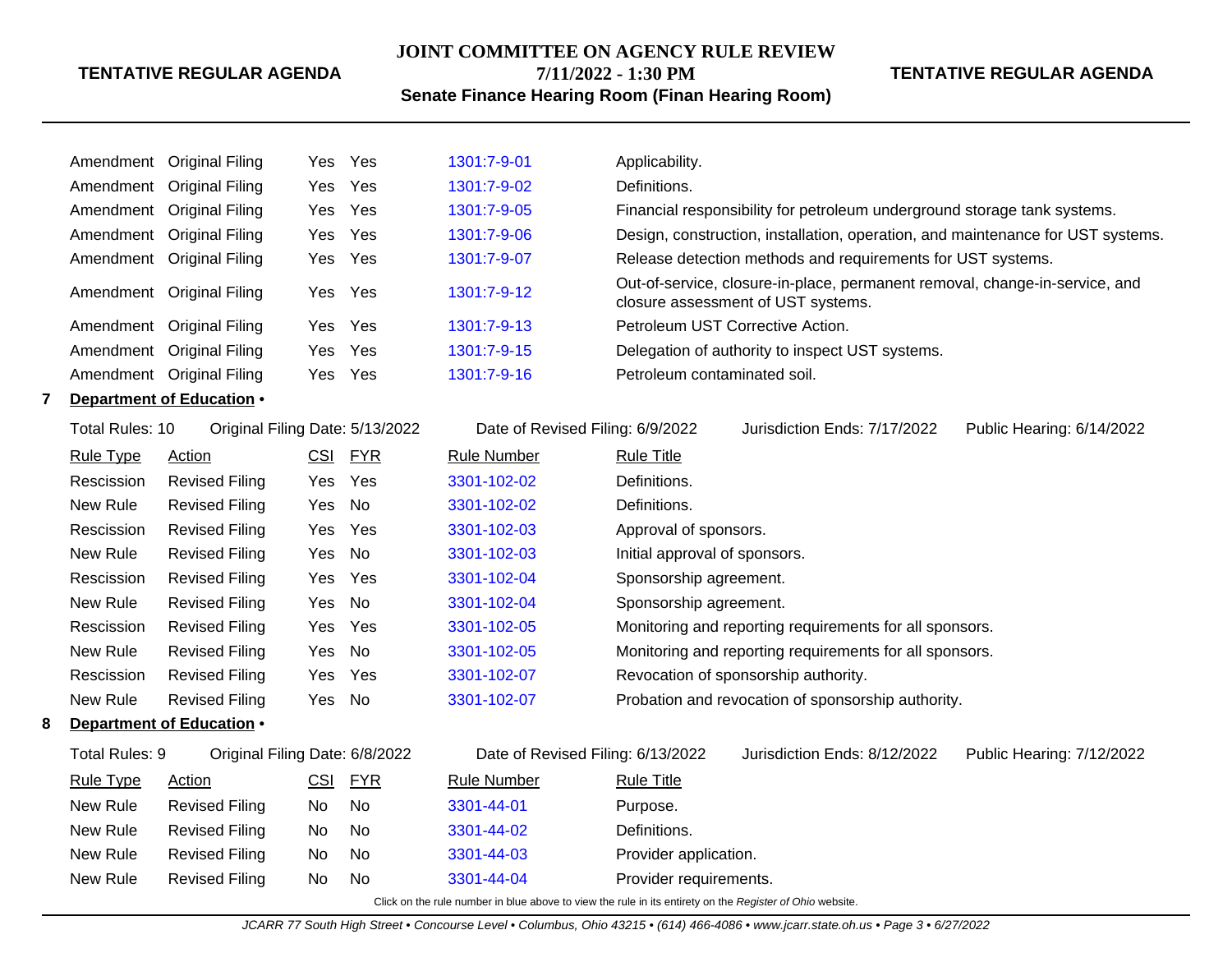#### **JOINT COMMITTEE ON AGENCY RULE REVIEW**

**7/11/2022 - 1:30 PM**

**TENTATIVE REGULAR AGENDA**

**Senate Finance Hearing Room (Finan Hearing Room)**

|    | New Rule              | <b>Revised Filing</b>                                                  | No.        | <b>No</b>  | 3301-44-05                                                                                               | Enrollment.                       |                                                                                 |                                                                                   |
|----|-----------------------|------------------------------------------------------------------------|------------|------------|----------------------------------------------------------------------------------------------------------|-----------------------------------|---------------------------------------------------------------------------------|-----------------------------------------------------------------------------------|
|    | New Rule              | <b>Revised Filing</b>                                                  | No.        | <b>No</b>  | 3301-44-06                                                                                               |                                   | Requirements to earn a high school diploma.                                     |                                                                                   |
|    | New Rule              | <b>Revised Filing</b>                                                  | No.        | <b>No</b>  | 3301-44-07                                                                                               | Provider funding.                 |                                                                                 |                                                                                   |
|    | New Rule              | <b>Revised Filing</b>                                                  | No.        | No.        | 3301-44-08                                                                                               | Contracting educational services. |                                                                                 |                                                                                   |
|    | New Rule              | <b>Revised Filing</b>                                                  | No.        | <b>No</b>  | 3301-44-09                                                                                               |                                   | Standards for competency-based education.                                       |                                                                                   |
| 9  |                       | Department of Health . Radiation Control                               |            |            |                                                                                                          |                                   |                                                                                 |                                                                                   |
|    | Total Rules: 6        | Original Filing Date: 6/1/2022                                         |            |            |                                                                                                          |                                   | Jurisdiction Ends: 8/5/2022                                                     | Public Hearing: 7/7/2022                                                          |
|    | <b>Rule Type</b>      | <b>Action</b>                                                          | CSI        | <b>FYR</b> | <b>Rule Number</b>                                                                                       | <b>Rule Title</b>                 |                                                                                 |                                                                                   |
|    | Amendment             | <b>Original Filing</b>                                                 | Yes        | Yes        | 3701:1-67-01                                                                                             | Definitions.                      |                                                                                 |                                                                                   |
|    | Amendment             | <b>Original Filing</b>                                                 | <b>Yes</b> | Yes        | 3701:1-67-02                                                                                             |                                   | General administrative requirements.                                            |                                                                                   |
|    | Amendment             | <b>Original Filing</b>                                                 | Yes        | Yes        | 3701:1-67-04                                                                                             | Quality management program.       |                                                                                 |                                                                                   |
|    | Amendment             | <b>Original Filing</b>                                                 | <b>Yes</b> | Yes        | 3701:1-67-09                                                                                             |                                   |                                                                                 | Quality assurance for radiation therapy, simulation and image guidance equipment. |
|    | Amendment             | <b>Original Filing</b>                                                 | Yes        | Yes        | 3701:1-67-10                                                                                             | Electronic brachytherapy.         |                                                                                 |                                                                                   |
|    |                       | Amendment Original Filing                                              | <b>Yes</b> | Yes        | 3701:1-67-12                                                                                             |                                   | Unintended treatment deviations and notifications of medical events.            |                                                                                   |
|    | <b>Total Rules: 1</b> | Original Filing Date: 6/1/2022                                         |            |            | Date of Revised Filing: 6/15/2022                                                                        |                                   | Jurisdiction Ends: 8/5/2022                                                     | Public Hearing: 7/7/2022                                                          |
|    | <b>Rule Type</b>      | Action                                                                 | <b>CSI</b> | <b>FYR</b> | <b>Rule Number</b>                                                                                       | <b>Rule Title</b>                 |                                                                                 |                                                                                   |
|    |                       | Amendment Revised Filing                                               | Yes Yes    |            | 3701:1-67-08                                                                                             |                                   | Shielding design and survey requirements.                                       |                                                                                   |
|    |                       |                                                                        |            |            | 10 Department of Job and Family Services . Division of Public Assistance                                 |                                   |                                                                                 |                                                                                   |
|    | <b>Total Rules: 2</b> | Original Filing Date: 6/8/2022                                         |            |            |                                                                                                          |                                   | Jurisdiction Ends: 8/12/2022                                                    | Public Hearing: 7/14/2022                                                         |
|    | <b>Rule Type</b>      | Action                                                                 | CSI        | <b>FYR</b> | <b>Rule Number</b>                                                                                       | <b>Rule Title</b>                 |                                                                                 |                                                                                   |
|    |                       | Amendment Original Filing                                              | No.        | Yes        | 5101:1-2-30.2                                                                                            |                                   | Benefit eligibility: indefinite detainees or lifers.                            |                                                                                   |
|    |                       | Amendment Original Filing                                              | No.        | Yes        | 5101:1-2-35                                                                                              | assistance.                       | Sponsor-to-alien deeming requirements: Ohio works firstand disability financial |                                                                                   |
| 11 |                       |                                                                        |            |            | Department of Job and Family Services . Division of Public Assistance                                    |                                   |                                                                                 |                                                                                   |
|    | <b>Total Rules: 1</b> | Original Filing Date: 6/10/2022                                        |            |            |                                                                                                          |                                   | Jurisdiction Ends: 8/14/2022                                                    | Public Hearing: 7/14/2022                                                         |
|    | <b>Rule Type</b>      | Action                                                                 | <b>CSI</b> | <b>FYR</b> | <b>Rule Number</b>                                                                                       | <b>Rule Title</b>                 |                                                                                 |                                                                                   |
|    |                       | Amendment Original Filing                                              | No.        | <b>No</b>  | 5101:1-2-40.1                                                                                            | Refugee cash assistance.          |                                                                                 |                                                                                   |
|    |                       | 12 Department of Job and Family Services . Division of Social Services |            |            |                                                                                                          |                                   |                                                                                 |                                                                                   |
|    | <b>Total Rules: 2</b> | Original Filing Date: 6/3/2022                                         |            |            |                                                                                                          |                                   | Jurisdiction Ends: 8/7/2022                                                     | Public Hearing: 7/7/2022                                                          |
|    |                       |                                                                        |            |            | Click on the rule number in blue above to view the rule in its entirety on the Register of Ohio website. |                                   |                                                                                 |                                                                                   |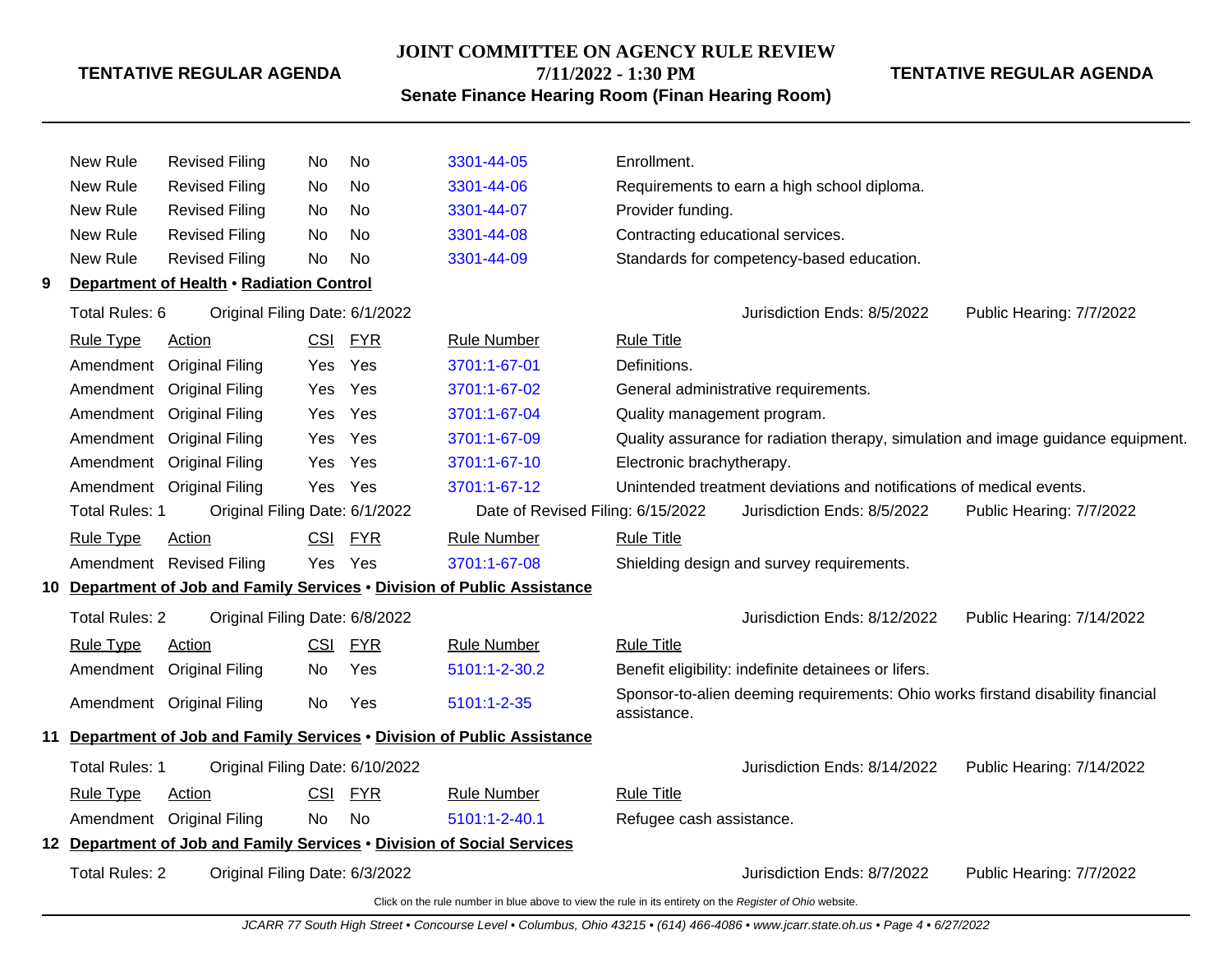#### **JOINT COMMITTEE ON AGENCY RULE REVIEW**

**7/11/2022 - 1:30 PM**

**Senate Finance Hearing Room (Finan Hearing Room)**

**TENTATIVE REGULAR AGENDA**

|                                                                        | <b>Rule Type</b>       | <b>Action</b>                                                          | CSI        | <b>FYR</b> | <b>Rule Number</b> | <b>Rule Title</b>                                                                                                                   |  |
|------------------------------------------------------------------------|------------------------|------------------------------------------------------------------------|------------|------------|--------------------|-------------------------------------------------------------------------------------------------------------------------------------|--|
|                                                                        |                        | Amendment Original Filing                                              | No         | <b>No</b>  | 5101:2-33-26       | The county child abuse and neglect memorandum of understanding.                                                                     |  |
|                                                                        |                        | Amendment Original Filing                                              | No         | Yes        | 5101:2-36-12       | PCSA requirement for cross-referring reports of child abuse and/or neglect.                                                         |  |
|                                                                        |                        | 13 Department of Job and Family Services . Division of Social Services |            |            |                    |                                                                                                                                     |  |
|                                                                        | <b>Total Rules: 1</b>  | Original Filing Date: 5/18/2022                                        |            |            |                    | Public Hearing: 6/23/2022<br>Jurisdiction Ends: 7/22/2022                                                                           |  |
|                                                                        | <b>Rule Type</b>       | Action                                                                 | <b>CSI</b> | <b>FYR</b> | <b>Rule Number</b> | <b>Rule Title</b>                                                                                                                   |  |
|                                                                        |                        | Amendment Original Filing                                              | No         | Yes        | 5101:2-47-23.1     | Title IV-E agency contracting and contract monitoring.                                                                              |  |
| 14 Department of Job and Family Services . Division of Social Services |                        |                                                                        |            |            |                    |                                                                                                                                     |  |
|                                                                        | <b>Total Rules: 1</b>  | Original Filing Date: 5/18/2022                                        |            |            |                    | Jurisdiction Ends: 7/22/2022<br>Public Hearing: 6/23/2022                                                                           |  |
|                                                                        | <b>Rule Type</b>       | Action                                                                 | <b>CSI</b> | <b>FYR</b> | <b>Rule Number</b> | <b>Rule Title</b>                                                                                                                   |  |
|                                                                        |                        | Amendment Original Filing                                              | No         | No         | 5101:2-47-21       | Title IV-E foster care maintenance (FCM) reimbursement for a child placed into a<br>qualified residential treatment program (QRTP). |  |
|                                                                        |                        | 15 Department of Public Safety .                                       |            |            |                    |                                                                                                                                     |  |
|                                                                        | <b>Total Rules: 17</b> | Original Filing Date: 6/7/2022                                         |            |            |                    | Jurisdiction Ends: 8/11/2022<br>Public Hearing: 7/8/2022                                                                            |  |
|                                                                        | <b>Rule Type</b>       | Action                                                                 | CSI        | <b>FYR</b> | <b>Rule Number</b> | <b>Rule Title</b>                                                                                                                   |  |
|                                                                        |                        | Amendment Original Filing                                              | Yes        | Yes        | 4501-8-01          | Definitions.                                                                                                                        |  |
|                                                                        |                        | Amendment Original Filing                                              | Yes        | Yes        | 4501-8-02          | Place of business.                                                                                                                  |  |
|                                                                        |                        | Amendment Original Filing                                              | Yes        | Yes        | 4501-8-03          | Character and fitness for adult driver training courses.                                                                            |  |
|                                                                        |                        | Amendment Original Filing                                              | Yes        | Yes        | 4501-8-04          | Application for and renewal of an abbreviated adult driver training school and<br>online license.                                   |  |
|                                                                        |                        | Amendment Original Filing                                              | Yes        | Yes        | 4501-8-05          | Requirements for instructors, online instructors and adult training coordinators.                                                   |  |
|                                                                        |                        | Amendment Original Filing                                              | Yes        | Yes        | 4501-8-06          | Qualifications for instructing persons with disabilities.                                                                           |  |
|                                                                        | Rescission             | <b>Original Filing</b>                                                 | Yes        | Yes        | 4501-8-07          | Employees of the department and a licensed abbreviated adult course.                                                                |  |
|                                                                        | New Rule               | Original Filing                                                        | Yes        | No         | 4501-8-07          | Disqualifying Offenses.                                                                                                             |  |
|                                                                        | Amendment              | <b>Original Filing</b>                                                 | Yes        | Yes        | 4501-8-08          | Financial responsibility.                                                                                                           |  |
|                                                                        | Amendment              | <b>Original Filing</b>                                                 | Yes        | Yes        | 4501-8-09          | Course requirements.                                                                                                                |  |
|                                                                        | Amendment              | <b>Original Filing</b>                                                 | Yes        | Yes        | 4501-8-10          | Certificates of completion.                                                                                                         |  |
|                                                                        | Amendment              | <b>Original Filing</b>                                                 | Yes        | Yes        | 4501-8-11          | Training agreements.                                                                                                                |  |
|                                                                        | Rescission             | <b>Original Filing</b>                                                 | Yes        | Yes        | 4501-8-12          | Required records.                                                                                                                   |  |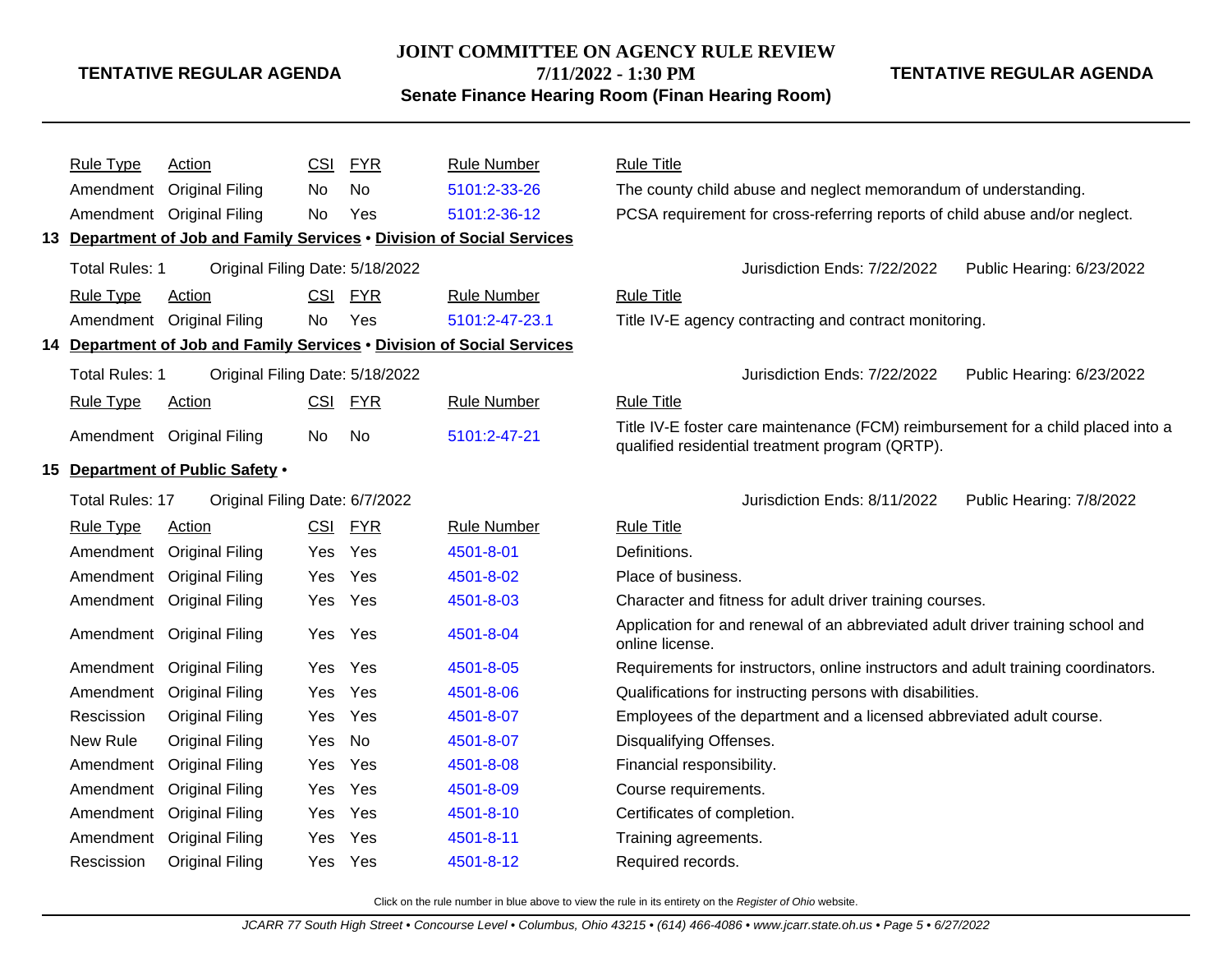#### **JOINT COMMITTEE ON AGENCY RULE REVIEW**

**7/11/2022 - 1:30 PM**

**TENTATIVE REGULAR AGENDA**

**Senate Finance Hearing Room (Finan Hearing Room)**

| New Rule              | <b>Original Filing</b>                                 | Yes | No         | 4501-8-12                        | Required Records.                 |                                                                                                                            |                           |  |
|-----------------------|--------------------------------------------------------|-----|------------|----------------------------------|-----------------------------------|----------------------------------------------------------------------------------------------------------------------------|---------------------------|--|
| Amendment             | <b>Original Filing</b>                                 | Yes | Yes        | 4501-8-13                        | Vehicles used to train.           |                                                                                                                            |                           |  |
| Amendment             | <b>Original Filing</b>                                 | Yes | Yes        | 4501-8-18                        | Inspections and investigations.   |                                                                                                                            |                           |  |
| Amendment             | <b>Original Filing</b>                                 | Yes | Yes        | 4501-8-21                        | Incorporated materials.           |                                                                                                                            |                           |  |
|                       | 16 Department of Transportation . Division of Highways |     |            |                                  |                                   |                                                                                                                            |                           |  |
| <b>Total Rules: 2</b> | Original Filing Date: 6/1/2022                         |     |            | Date of Revised Filing: 6/8/2022 |                                   | Jurisdiction Ends: 8/5/2022                                                                                                | Public Hearing: 7/11/2022 |  |
| <b>Rule Type</b>      | <b>Action</b>                                          |     | CSI FYR    | <b>Rule Number</b>               | <b>Rule Title</b>                 |                                                                                                                            |                           |  |
| Amendment             | <b>Revised Filing</b>                                  | No  | Yes        | 5501:2-12-01                     | Definitions.                      |                                                                                                                            |                           |  |
|                       | Amendment Revised Filing                               | No  | Yes        | 5501:2-12-04                     |                                   | Implementation of veteran-friendly business enterprise bid preference on the<br>acquisition of professional services.      |                           |  |
|                       | 17 Department of Transportation . Division of Highways |     |            |                                  |                                   |                                                                                                                            |                           |  |
| Total Rules: 3        | Original Filing Date: 6/8/2022                         |     |            |                                  |                                   | Public Hearing: 7/11/2022                                                                                                  |                           |  |
| <b>Rule Type</b>      | <b>Action</b>                                          |     | CSI FYR    | <b>Rule Number</b>               | <b>Rule Title</b>                 |                                                                                                                            |                           |  |
| Rescission            | <b>Original Filing</b>                                 | No  | Yes        | 5501:2-12-02                     |                                   | Implementation of veteran-friendly business enterprise bid preference for the<br>purchase of supplies and services.        |                           |  |
| New Rule              | <b>Original Filing</b>                                 | No  | No         | 5501:2-12-02                     |                                   | Implementation of veteran-friendly business enterprise bid preference for the<br>purchase of supplies and services.        |                           |  |
| Amendment             | <b>Original Filing</b>                                 | No  | Yes        | 5501:2-12-03                     |                                   | Implementation of veteran-friendly business enterprise bid preference on the<br>construction of transportation facilities. |                           |  |
|                       | 18 Environmental Review Appeals Commission .           |     |            |                                  |                                   |                                                                                                                            |                           |  |
| <b>Total Rules: 4</b> | Original Filing Date: 5/9/2022                         |     |            |                                  |                                   | Jurisdiction Ends: 7/13/2022                                                                                               | Public Hearing:           |  |
| <b>Rule Type</b>      | <b>Action</b>                                          | CSI | <u>FYR</u> | <b>Rule Number</b>               | <b>Rule Title</b>                 |                                                                                                                            |                           |  |
| Amendment             | <b>Original Filing</b>                                 | No  | Yes        | 3746-1-02                        | Jurisdictional bases.             |                                                                                                                            |                           |  |
| Amendment             | <b>Original Filing</b>                                 | No  | Yes        | 3746-3-08                        |                                   | Standards of conduct and suspension.                                                                                       |                           |  |
| Amendment             | <b>Original Filing</b>                                 | No  | Yes        | 3746-3-09                        | Ex parte communication.           |                                                                                                                            |                           |  |
| Amendment             | <b>Original Filing</b>                                 | No  | Yes        | 3746-5-05                        |                                   | Notice of appeal - Effect of failure to comply with statute.                                                               |                           |  |
|                       | 19 Environmental Review Appeals Commission .           |     |            |                                  |                                   |                                                                                                                            |                           |  |
| <b>Total Rules: 2</b> | Original Filing Date: 5/25/2022                        |     |            |                                  |                                   | Jurisdiction Ends: 7/29/2022                                                                                               | Public Hearing:           |  |
| <b>Rule Type</b>      | Action                                                 | CSI | <b>FYR</b> | <b>Rule Number</b>               | <b>Rule Title</b>                 |                                                                                                                            |                           |  |
|                       | Amendment Original Filing                              | No. | Yes        | 3746-3-10                        | Participation by state employees. |                                                                                                                            |                           |  |

Click on the rule number in blue above to view the rule in its entirety on the Register of Ohio website.

JCARR 77 South High Street • Concourse Level • Columbus, Ohio 43215 • (614) 466-4086 • www.jcarr.state.oh.us • Page 6 • 6/27/2022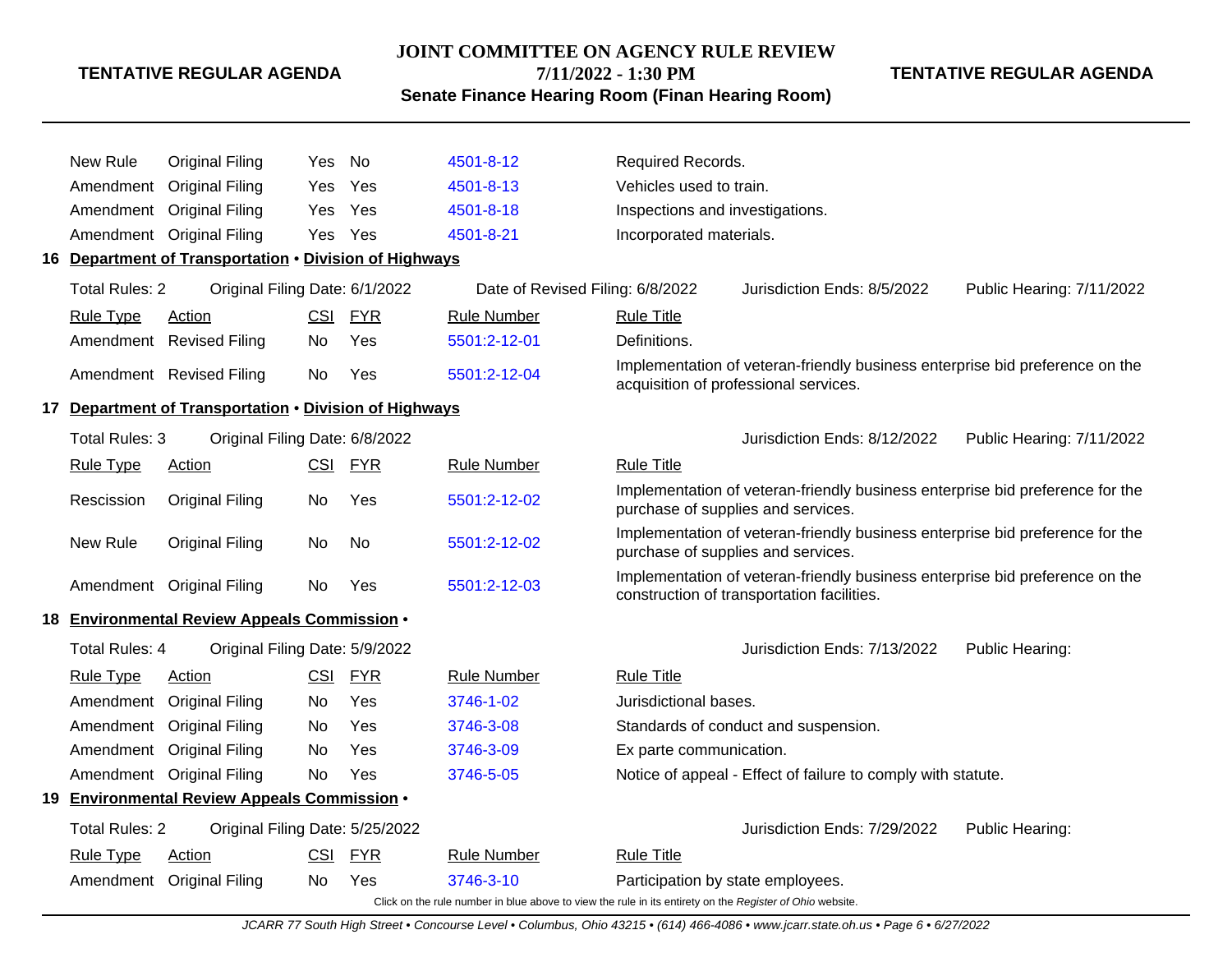**JOINT COMMITTEE ON AGENCY RULE REVIEW**

**7/11/2022 - 1:30 PM**

**Senate Finance Hearing Room (Finan Hearing Room)**

**TENTATIVE REGULAR AGENDA**

Public Hearing: 6/22/2022

Public Hearing: 6/22/2022

|                  |                 | Amendment Original Filing                           | No.        | Yes                             | 3746-5-26          | Motions.                                                                 |                        |
|------------------|-----------------|-----------------------------------------------------|------------|---------------------------------|--------------------|--------------------------------------------------------------------------|------------------------|
| 20               |                 | Ohio Casino Control Commission .                    |            |                                 |                    |                                                                          |                        |
|                  | Total Rules: 10 |                                                     |            | Original Filing Date: 5/20/2022 |                    | Jurisdiction Ends: 7/24/2022                                             | Public Hearing: 6/22/2 |
| <b>Rule Type</b> |                 | Action                                              | <b>CSI</b> | <b>FYR</b>                      | <b>Rule Number</b> | <b>Rule Title</b>                                                        |                        |
|                  | Rescission      | <b>Original Filing</b>                              | <b>Yes</b> | Yes                             | 3772-12-01         | Scope and purpose of the Ohio voluntary exclusion program.               |                        |
| New Rule         |                 | <b>Original Filing</b>                              | Yes        | No                              | 3772-12-01         | Definitions, purpose, and scope of the Ohio voluntary exclusion program. |                        |
|                  |                 | Amendment Original Filing                           | Yes        | No                              | 3772-12-02         | Application for Ohio voluntary exclusion.                                |                        |
|                  | Rescission      | <b>Original Filing</b>                              | Yes        | Yes                             | 3772-12-03         | Responsibilities of voluntarily excluded individuals.                    |                        |
| New Rule         |                 | <b>Original Filing</b>                              | Yes        | <b>No</b>                       | 3772-12-03         | Responsibilities of voluntarily excluded individuals.                    |                        |
|                  | Rescission      | <b>Original Filing</b>                              | Yes        | Yes                             | 3772-12-04         | Responsibilities of excluded facilities.                                 |                        |
| New Rule         |                 | Original Filing                                     | Yes        | No                              | 3772-12-04         | Responsibilities of excluded entities or facilities.                     |                        |
|                  |                 | Amendment Original Filing                           | Yes        | <b>No</b>                       | 3772-12-05         | Removal from the Ohio voluntary exclusion program.                       |                        |
|                  |                 | Amendment Original Filing                           | Yes        | No                              | 3772-12-06         | Compulsive and problem gambling plan.                                    |                        |
|                  |                 | Amendment Original Filing                           | Yes        | No                              | 3772-12-07         | Voluntary exclusions prior to the effective date of this rule.           |                        |
| 21               |                 | Ohio Casino Control Commission - Sports Gaming .    |            |                                 |                    |                                                                          |                        |
|                  | Total Rules: 10 |                                                     |            | Original Filing Date: 5/17/2022 |                    | Jurisdiction Ends: 7/21/2022                                             | Public Hearing: 6/22/2 |
| <b>Rule Type</b> |                 | <b>Action</b>                                       | CSI        | <b>FYR</b>                      | <b>Rule Number</b> | <b>Rule Title</b>                                                        |                        |
| New Rule         |                 | <b>Original Filing</b>                              | Yes        | <b>No</b>                       | 3775-4-01          | General licensing requirements.                                          |                        |
| New Rule         |                 | <b>Original Filing</b>                              | Yes        | No                              | 3775-4-02          | Type A sports gaming proprietor licensure.                               |                        |
| New Rule         |                 | <b>Original Filing</b>                              | Yes        | No                              | 3775-4-03          | Type B sports gaming proprietor licensure.                               |                        |
| New Rule         |                 | <b>Original Filing</b>                              | Yes        | <b>No</b>                       | 3775-4-05          | Mobile management services provider licensure.                           |                        |
| New Rule         |                 | <b>Original Filing</b>                              | Yes        | No                              | 3775-4-06          | Management services provider licensure.                                  |                        |
| New Rule         |                 | <b>Original Filing</b>                              | Yes        | No                              | 3775-9-01          | Sports gaming equipment approval and testing.                            |                        |
| New Rule         |                 | <b>Original Filing</b>                              | Yes        | <b>No</b>                       | 3775-9-02          | Sports gaming systems.                                                   |                        |
| New Rule         |                 | <b>Original Filing</b>                              | Yes        | No                              | 3775-9-03          | Location-based technology providers.                                     |                        |
| New Rule         |                 | <b>Original Filing</b>                              | Yes        | No                              | 3775-11-01         | Sporting events and wager types.                                         |                        |
| New Rule         |                 | <b>Original Filing</b>                              | Yes        | No                              | 3775-16-02         | Sports gaming system change management.                                  |                        |
|                  |                 | 22 Ohio Casino Control Commission - Sports Gaming . |            |                                 |                    |                                                                          |                        |

Total Rules: 4 Original Filing Date: 5/20/2022 Jurisdiction Ends: 7/24/2022 Public Hearing: 6/22/2022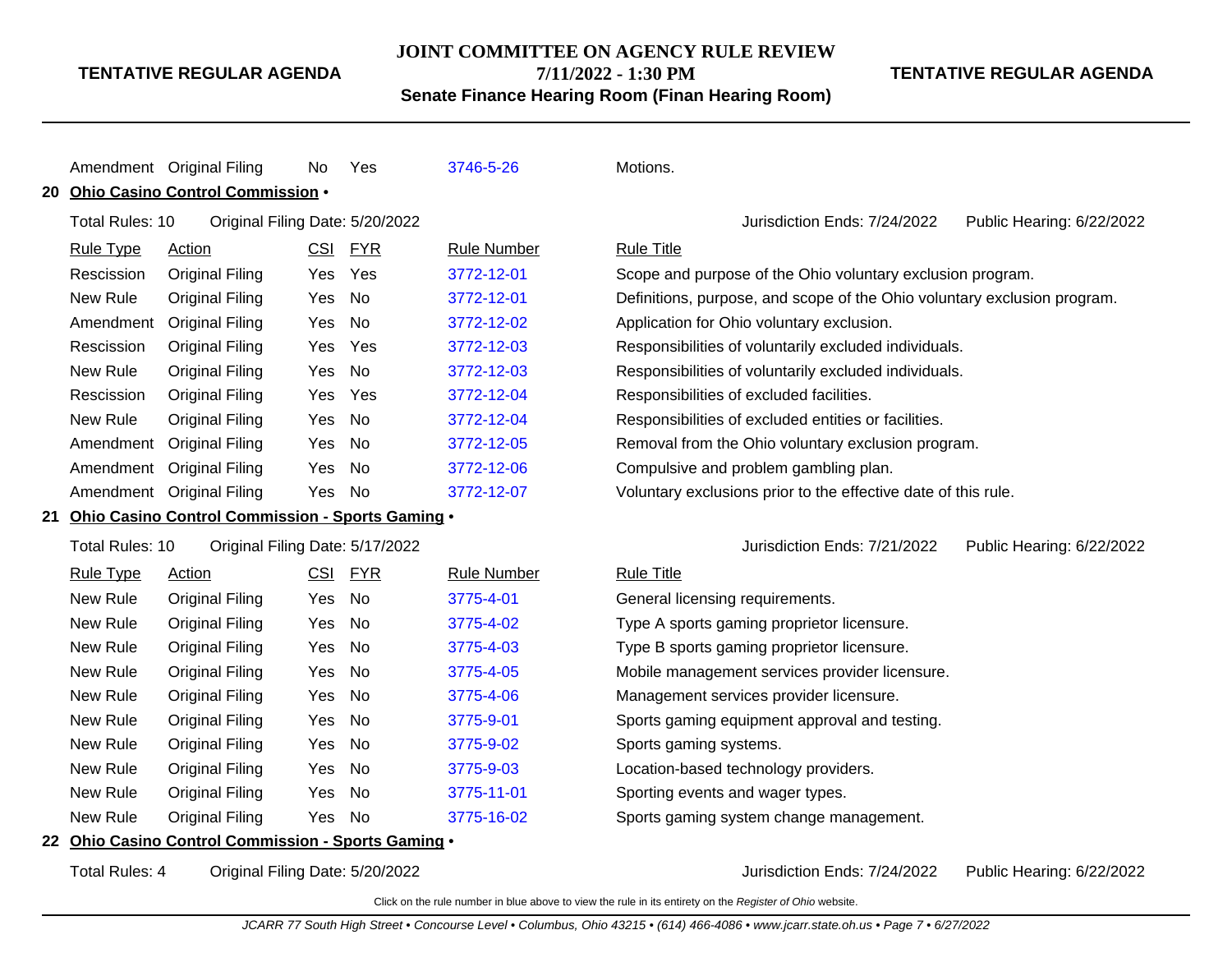#### **JOINT COMMITTEE ON AGENCY RULE REVIEW**

**7/11/2022 - 1:30 PM**

**Senate Finance Hearing Room (Finan Hearing Room)**

Rule Type Action **CSI FYR** Rule Number Rule Title New Rule Original Filing Yes No [3775-1-09](http://www.registerofohio.state.oh.us/jsps/publicdisplayrules/processPublicDisplayRules.jsp?entered_rule_no=3775-1-09&doWhat=GETBYRULENUM&raID=0) Sports gaming involuntary exclusion list. New Rule Original Filing Yes No [3775-4-04](http://www.registerofohio.state.oh.us/jsps/publicdisplayrules/processPublicDisplayRules.jsp?entered_rule_no=3775-4-04&doWhat=GETBYRULENUM&raID=0) Type C sports gaming proprietor licensure. New Rule Original Filing Yes No [3775-4-07](http://www.registerofohio.state.oh.us/jsps/publicdisplayrules/processPublicDisplayRules.jsp?entered_rule_no=3775-4-07&doWhat=GETBYRULENUM&raID=0) Type C sports gaming host licensure. New Rule Original Filing Yes No [3775-12-01](http://www.registerofohio.state.oh.us/jsps/publicdisplayrules/processPublicDisplayRules.jsp?entered_rule_no=3775-12-01&doWhat=GETBYRULENUM&raID=0) Sports gaming voluntary exclusion program. **23 Ohio Casino Control Commission - Sports Gaming** • Total Rules: 5 Original Filing Date: 5/20/2022 **Jurisdiction Ends: 7/24/2022** Public Hearing: 6/22/2022 Rule Type Action **CSI FYR** Rule Number Rule Title New Rule Original Filing Yes No [3775-14-01](http://www.registerofohio.state.oh.us/jsps/publicdisplayrules/processPublicDisplayRules.jsp?entered_rule_no=3775-14-01&doWhat=GETBYRULENUM&raID=0) Independent integrity monitor certification. New Rule Original Filing Yes No [3775-14-02](http://www.registerofohio.state.oh.us/jsps/publicdisplayrules/processPublicDisplayRules.jsp?entered_rule_no=3775-14-02&doWhat=GETBYRULENUM&raID=0) Compliance investigation of an independent integrity monitor. New Rule Original Filing Yes No [3775-14-03](http://www.registerofohio.state.oh.us/jsps/publicdisplayrules/processPublicDisplayRules.jsp?entered_rule_no=3775-14-03&doWhat=GETBYRULENUM&raID=0) Requirements of certification. New Rule Original Filing Yes No [3775-14-04](http://www.registerofohio.state.oh.us/jsps/publicdisplayrules/processPublicDisplayRules.jsp?entered_rule_no=3775-14-04&doWhat=GETBYRULENUM&raID=0) Duties of a certified independent integrity monitor. New Rule Original Filing Yes No [3775-16-10](http://www.registerofohio.state.oh.us/jsps/publicdisplayrules/processPublicDisplayRules.jsp?entered_rule_no=3775-16-10&doWhat=GETBYRULENUM&raID=0) Integrity monitoring. **24 Ohio Department of Medicaid** • Total Rules: 1 Original Filing Date: 4/15/2022 Date of Refiled Filing: 6/14/2022 Jurisdiction Ends: 7/14/2022 Public Hearing: 5/16/2022 Rule Type Action **CSI FYR** Rule Number Rule Title New Rule Refiled Filing Yes No [5160-2-17](http://www.registerofohio.state.oh.us/jsps/publicdisplayrules/processPublicDisplayRules.jsp?entered_rule_no=5160-2-17&doWhat=GETBYRULENUM&raID=0) Provision of basic, medically necessary hospital-level services. **25 Ohio Department of Medicaid** • Total Rules: 1 Original Filing Date: 11/16/2021 Date of Refiled Filing: 6/22/2022 Jurisdiction Ends: 7/22/2022 Public Hearing: 12/17/2021 Rule Type Action **CSI FYR** Rule Number Rule Title New Rule Refiled Filing No No [5160-10-36](http://www.registerofohio.state.oh.us/jsps/publicdisplayrules/processPublicDisplayRules.jsp?entered_rule_no=5160-10-36&doWhat=GETBYRULENUM&raID=0) DMEPOS: continuous glucose monitors. **26 State Board of Emergency Medical, Fire, and Transportation Services** • Total Rules: 2 Original Filing Date: 6/7/2022 Jurisdiction Ends: 8/11/2022 Public Hearing: 7/11/2022 Rule Type Action **CSI FYR** Rule Number Rule Title Amendment Original Filing Yes Yes [4765-14-01](http://www.registerofohio.state.oh.us/jsps/publicdisplayrules/processPublicDisplayRules.jsp?entered_rule_no=4765-14-01&doWhat=GETBYRULENUM&raID=0) Definitions. Amendment Original Filing Yes Yes [4765-14-02](http://www.registerofohio.state.oh.us/jsps/publicdisplayrules/processPublicDisplayRules.jsp?entered_rule_no=4765-14-02&doWhat=GETBYRULENUM&raID=0) Determination of a trauma victim. **27 State Racing Commission** • Total Rules: 1 Original Filing Date: 6/2/2022 Date of Revised Filing: 6/13/2022 Jurisdiction Ends: 8/6/2022 Public Hearing: 7/5/2022

Click on the rule number in blue above to view the rule in its entirety on the Register of Ohio website.

**TENTATIVE REGULAR AGENDA**